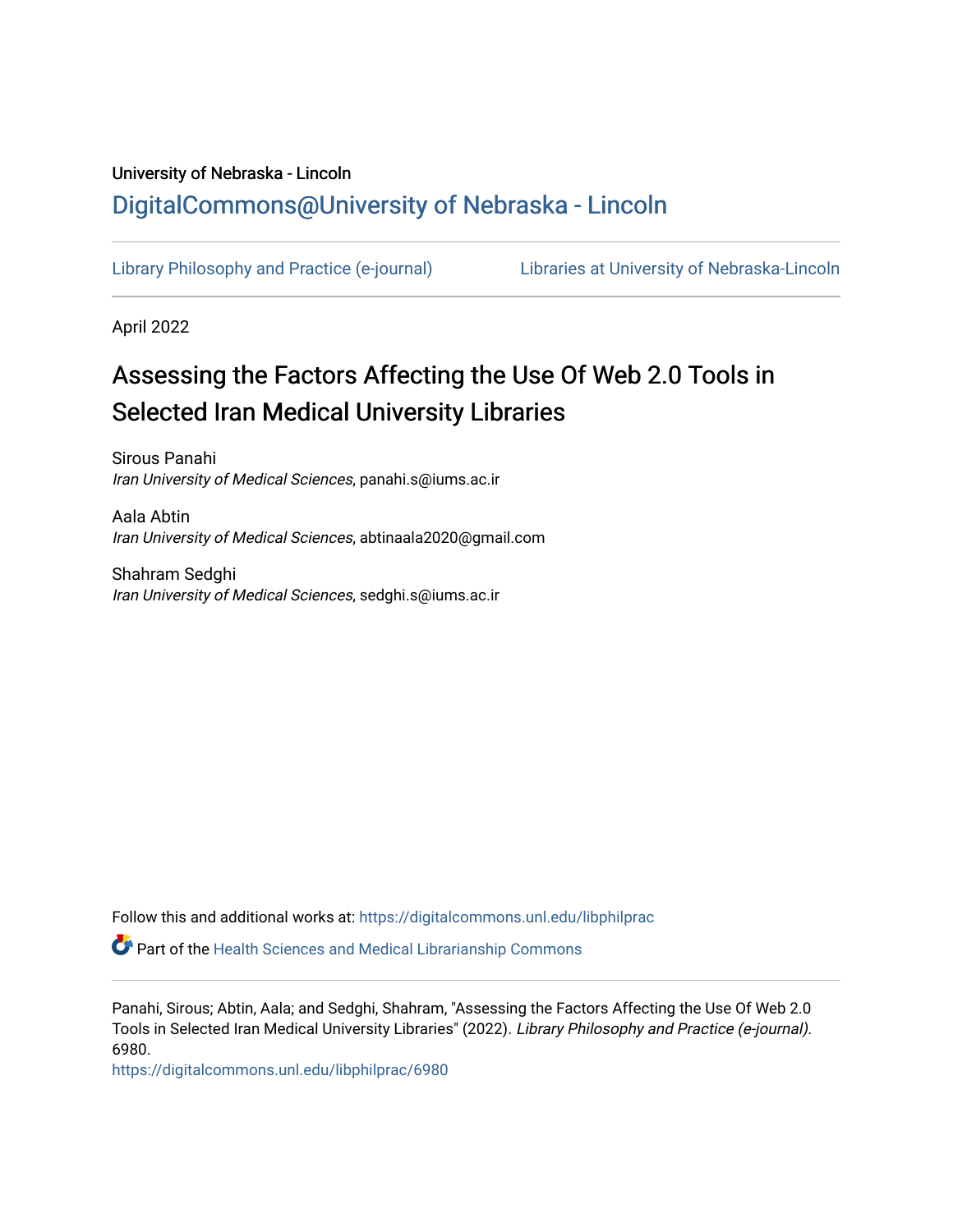#### **Assessing the Factors Affecting the Use Of Web 2.0 Tools in Selected Iran Medical**

#### **University Libraries**

# **Sirous Panahi<sup>1</sup> , Aala Abtin2\* , Shahram Sedghi<sup>3</sup>**

1. Associate Professor, Department of Medical Library and Information Science, School of Health Management and Information Sciences, Iran University of Medical Sciences, Tehran, Iran.

ORCID ID: https://orcid.org/0000-0001-7610-906X

2. MSc, Department of Medical Library and Information Science, School of Health Management and Information Sciences, Iran University of Medical Sciences, Tehran, Iran.

ORCID ID: https://orcid.org/0000-0003-3079-537X

3. Associate Professor, Department of Medical Library and Information Science, School of Health Management and Information Sciences, Iran University of Medical Sciences, Tehran, Iran.

ORCID ID: https://orcid.org/0000-0001-6457-7464

\* Correspond Author

Address: School of Health Management and Information Sciences, No. 6, Rashid Yasemi St.

Vali –e Asr Ave, Tehran, Iran.

Email: [abtinaala2020@gmail.com](mailto:abtinaala2020@gmail.com)

Tel: +98 (21) 88782919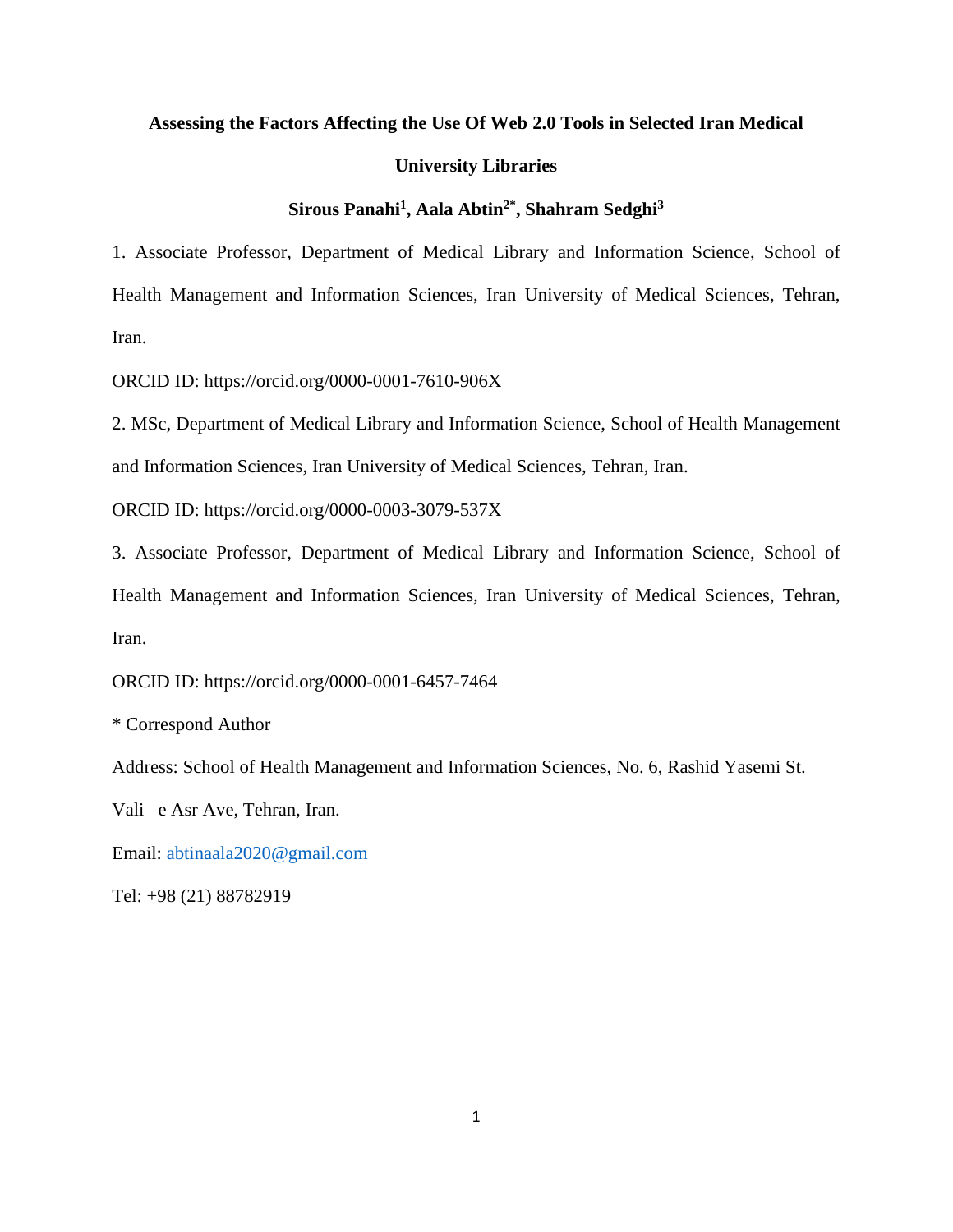#### **Abstract**

*Background:* Capabilities offered by Web 2.0 tools have attracted many academic libraries. The present study aimed to identify factors affecting the use of Web 2.0 tools in selected Iran medical university libraries including Iran, Tehran, and Shahid Beheshti universities of medical sciences.

*Methods:* The study was conducted through a survey distributed among librarians working in the libraries of Iran, Tehran, and Shahid Beheshti universities of medical sciences. The data was collected using a questionnaire which examined the factors affecting the use of Web 2.0 technologies in terms of three general categories: factors related to librarians, users, tools/technology, and organizations. In order to ensure the content validity, the opinions of 10 medical library and information science faculty members were used. Further, the reliability of the questionnaire was confirmed by calculating the Cronbach's alpha.

*Findings:* The results of the study indicated that among the librarian-related factors, the greatest impact was related to the teaching Web 2.0 applications to the librarians with the average of 4.19. Considering user-related factors, the users' need to use these tools had the greatest impact with an average of 4.4. Regarding the tools/technological-related factors, Internet speed, Internet bandwidth, and filtering some Web 2.0 tools, with an average of 4.62, had the most inhibitor effect to adopt these tools. Finally, the support of library managers was the most influential factor for adopting Web 2.0 tools in libraries in terms of organization-related factors.

*Conclusions:* Identifying the factors influencing the adoption of Web 2.0 tools and planning to control the inhibitor factors in using these tools can help libraries to appropriately adopt and use these technologies.

*Keyword:* Web 2.0 technologies, Librarians, Academic libraries, Medical libraries

# **Introduction**

The emergence of new technologies has affected all organizations including libraries and information centers. The use of these technologies provides better services to the library community (Ahn & Berardino, 2016). In line with the advancement of new technologies, library and information centers should use these tools to provide more efficient services to their users in order to acquire their satisfaction (Aqil, Ahmad & Siddique, 2011). Nowadays, Internet is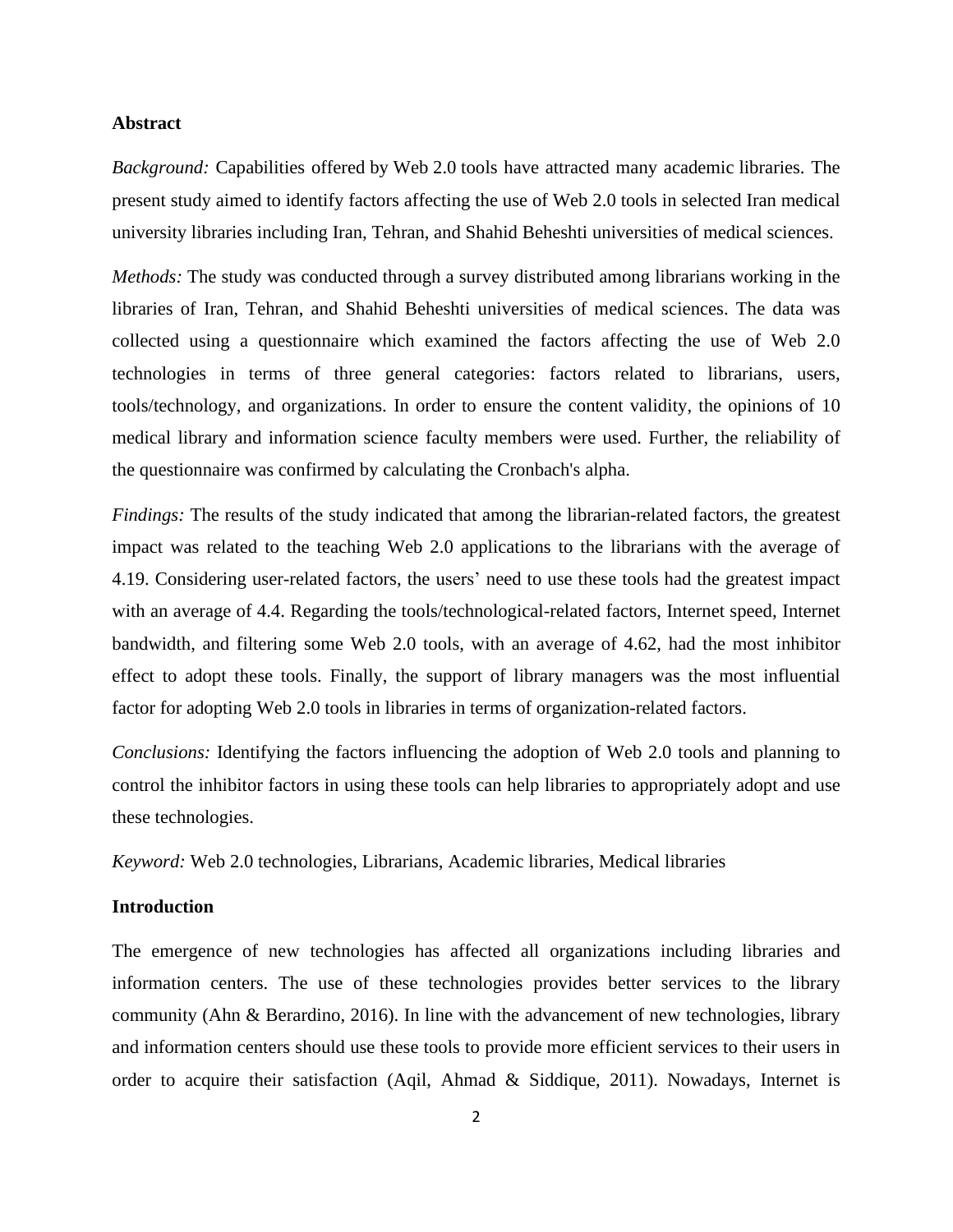regarded as one of the basic tools for providing library services and as an information platform it plays an influential role in exchanging information in library services (Eze, 2016). Web 2.0 is one of the new technologies, which has been experiencing rapid and growing developments over the last two decades. With the advent of this technology, libraries have used this tool for better and more up-to-date services (Dickson & Holley, 2010).

By using Web 2.0 technologies in library services, a new generation of libraries were appeared, Library 2.0, a library where active users are the most important part of the library and users can participate in library affairs such as book selection, information storage, and especially in the process of organizing web-based knowledge (Dickson & Holley, 2010). The most important features of the Library 2.0 can be referred to the user-centered, multimedia based, socially rich, and collective innovation of knowledge (Ahn & Berardino, 2016). Library 2.0 is able to utilize technologies such as weblogs, wikis, R.S.S., podcasts, social networks, and photo and video sharing sites to meet the needs of users better and faster (Burhanna, Seeholzer, & Salem, 2009). Each of these tools can have their own function in the library.

Several studies indicated that the use of Web 2.0 tools has been increased in libraries, especially in academic libraries. Now, many libraries of universities in United States, Europe, and Asia use these tools (Ebrahimzadeh Pirshahid et al, 2016). However, the literature shows that the use of these tools in Iranian academic libraries is low. For example, the findings from a survey on the use of Web 2.0 tools in Iranian academic libraries showed that the use of wikis and R.S.S tools were 4.4% and 8.8% in these libraries, respectively, and were limited to only three university libraries. In addition, none of these libraries had used podcasts in their library services. This low level of use was due to the lack of hardware and software infrastructures, and also lack of sufficient knowledge of librarians about the use of Web 2.0 tools in library services (Ebrahimzadeh Pirshahid et al, 2016).

The use of new technologies such as Web 2.0 seems more necessary in medical university libraries, regarding the importance and urgency of providing information services to medical community. Using Web 2.0 tools enable libraries to provide information services to their users in a more desirable and accessible way beyond the physical boundaries (Abdekhoda, & Mohammadi, 2011). Web 2.0 tools provide access to up-to-date information and knowledge, independent of time and space, for the users in medical libraries (Al-Kharousi et al, 2016).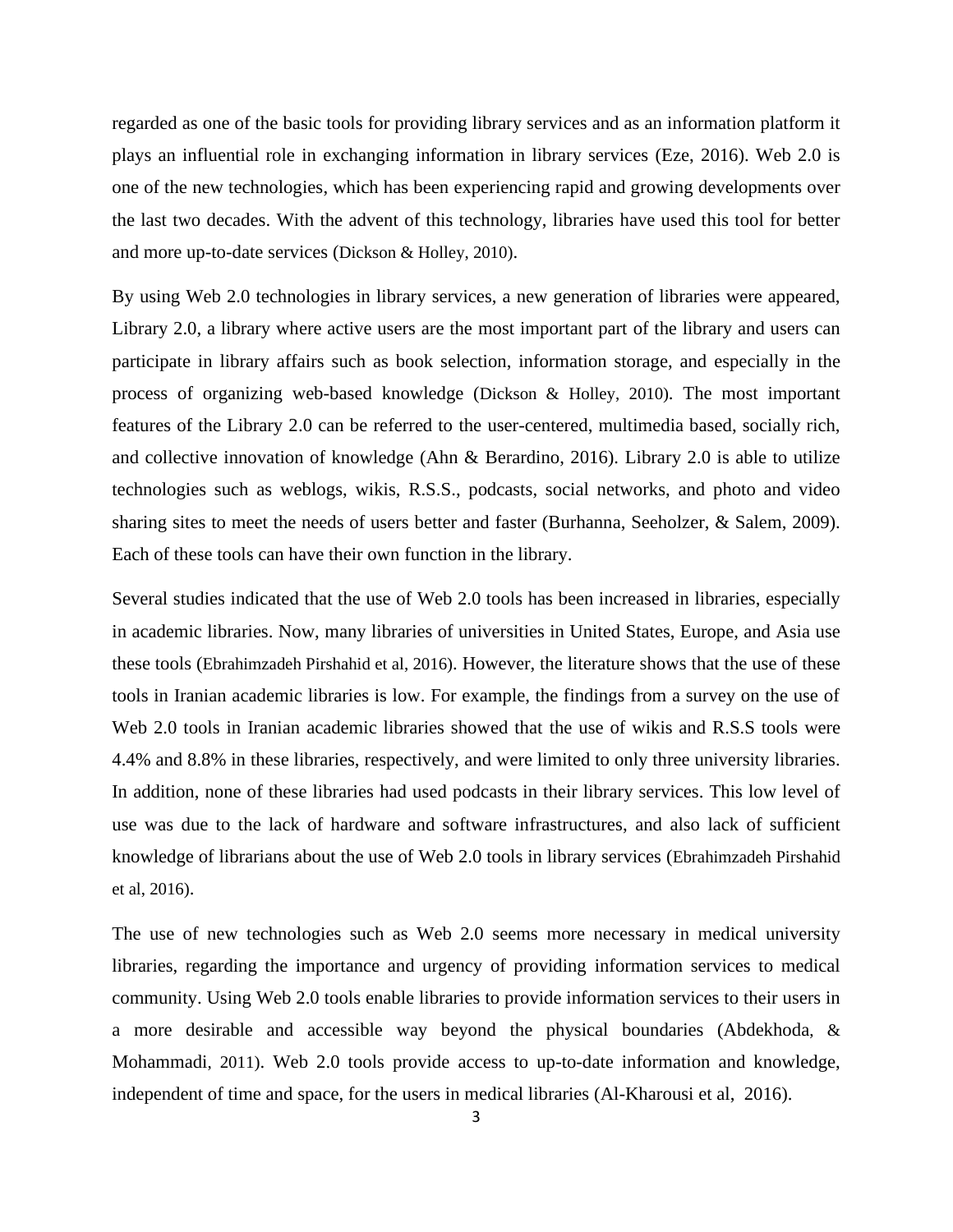Thus, it is necessary to identify and examine the influential factors, including encouraging and inhibiting factors affecting the use of Web 2.0 technologies in academic libraries. Therefore, the present study aimed to identify these factors in selected Iran medical universities. In particular, this study seeks to respond to the following questions.

- What are the factors influencing the adoption of Web 2.0 tools regarding the librarianrelated factors from the librarian's viewpoint?
- What are the factors influencing the adoption of Web 2.0 tools regarding the user-related factors from the librarian's viewpoint?
- What are the factors influencing the adoption of Web 2.0 tools regarding the tools/technological-related factors from the librarian's viewpoint?
- What are the factors influencing the adoption of Web 2.0 tools regarding the organization-related factors from the librarian's viewpoint?

The findings of the study can help to take a step toward expanding the services of academic medical libraries by providing the ground for optimal adoption and use of these technologies.

#### **Methodology**

The method of the study was a survey and a questionnaire was used to collect data. The questionnaire items were derived from some related studies . The questionnaires were distributed among 115 librarians, of which 91 were returned. To determine the content validity of the questionnaire, the opinions of 10 medical library and information science faculty members were sought. In addition, the reliability of the questionnaire was verified by calculating the Cronbach's alpha, which its value was 0.98, indicating the internal consistency of the questionnaire was acceptable. Finally, the data analysis was performed using an SPSS software.

# **Research findings**

The results indicated that among the 91 participants in the study, the majority of them were women (73%) while 18% were men. In terms of academic status, the highest percentage of the participants (58.8%) had a bachelor's degree, while the lowest percentage (6%) had a diploma. None of the participants had Ph.D. degrees. The participants were aged from 29 to 61 years, which were classified into several age groups. It should be noted that no one was in the age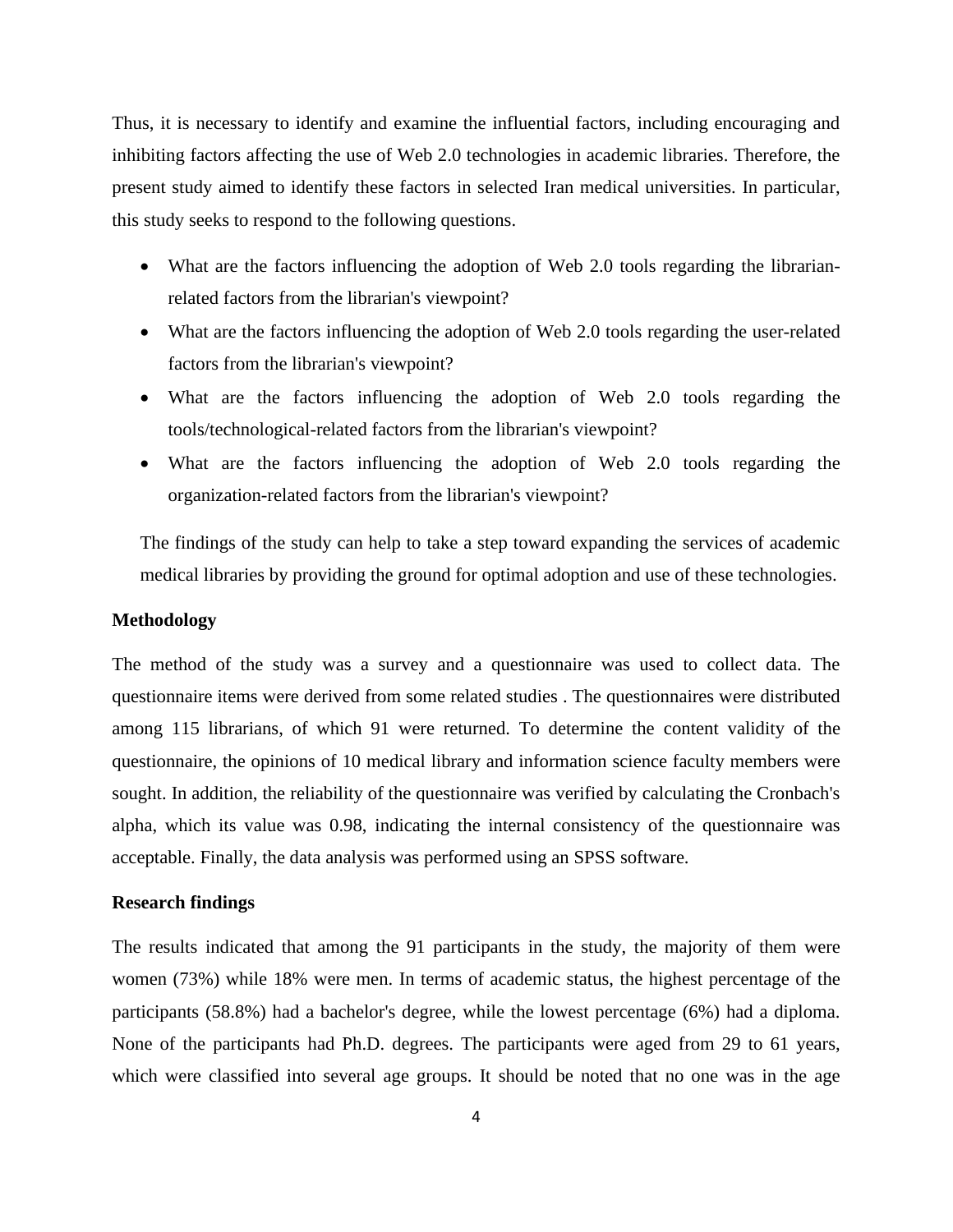group under 25 years. The largest number of the respondents belonged to the age group of 36-45. Considering the work experience of the participants, the highest frequency was related to the employees with a job experience of more than 10 years (67%), while the lowest frequency was for employees with a job experience fewer than 5 years (2%).

| Variable               |                    | Frequency    |
|------------------------|--------------------|--------------|
|                        |                    | (percentage) |
| Gender                 | Female             | 73 (80.2)    |
|                        | Male               | 18 (19.8)    |
| <b>Education</b> level | Diploma            | 6(6.6)       |
|                        | Associate          | 17(18.7)     |
|                        | <b>Bachelor</b>    | 53 (58.2)    |
|                        | Master             | 15(16.5)     |
|                        | 26-35              | 28 (30.76)   |
|                        | 36-45              | 35 (38.46)   |
| Age group              | $46 - 55$          | 26 (28.57)   |
|                        | 56-upper           | 2(2.19)      |
| Work experience        | Less than 5 years  | 2(2.2)       |
|                        | 5-10 years         | 28 (30.8)    |
|                        | More than 10 years | 61(67)       |

**Table 1.** Demographic characteristics of the study participants

The factors affecting the adoption of Web 2.0 tools in library and information centers were divided into four categories: librarian-related, user-related, tools/ technological-related and organization-related. Each of these factors could contribute to the adoption of these tools by librarians, and the present study identified these factors in order of importance. Table 2 indicates the factors affecting the adoption of these tools based on the selected priority by the participants of this study.

**Table 2.** Librarian-related factors affecting the adoption of Web 2.0 tools from the librarian's viewpoint

|  | Rate<br><b>Librarian-related factors</b> | <b>Frequency/percentage</b> |  |                          |  |      | <b>Mean</b> | <b>Standard</b> |
|--|------------------------------------------|-----------------------------|--|--------------------------|--|------|-------------|-----------------|
|  |                                          | Very                        |  | <i>High Moderate Low</i> |  | Very |             | deviation       |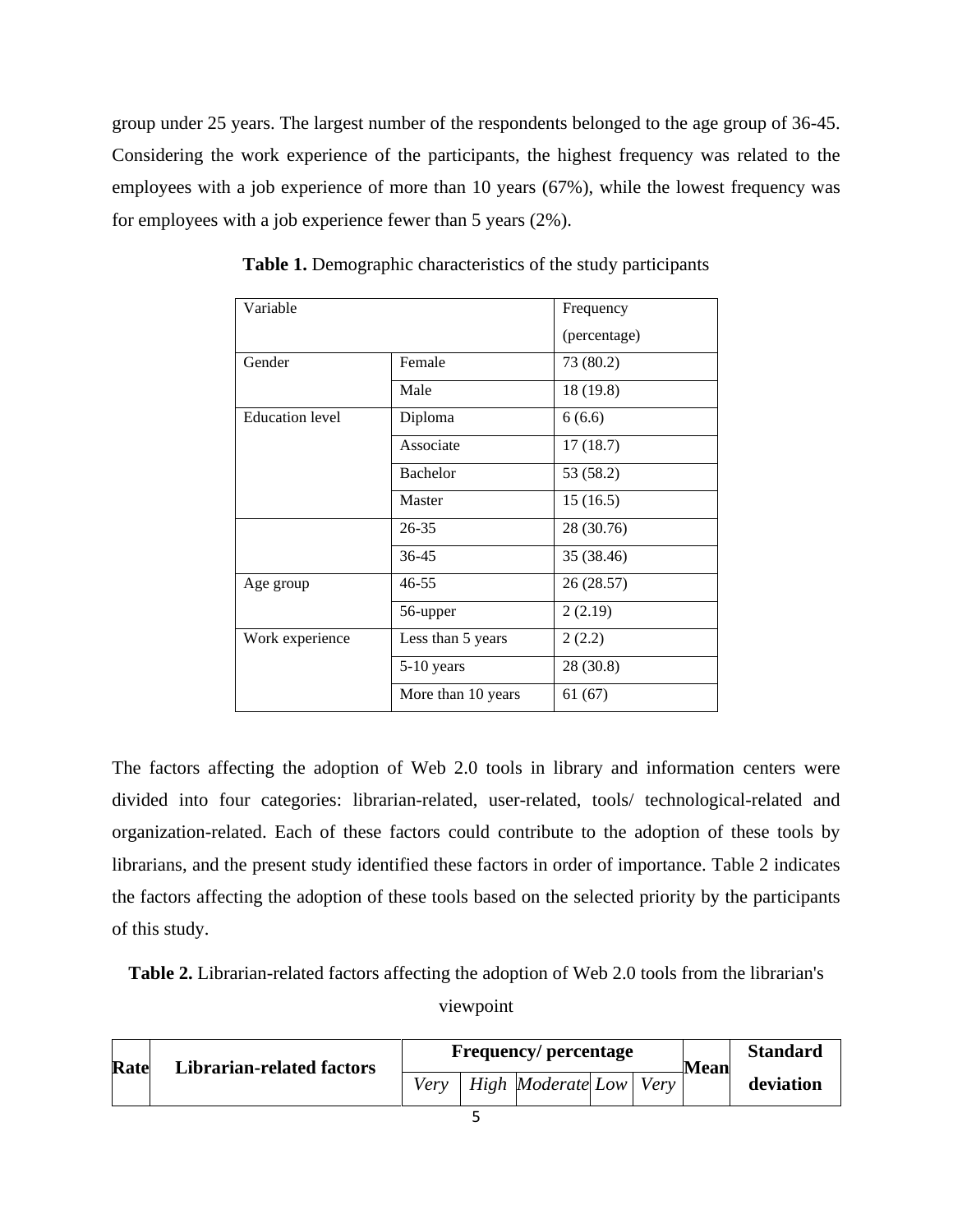|                |                                     | high   |        |               |                | low           |      |      |
|----------------|-------------------------------------|--------|--------|---------------|----------------|---------------|------|------|
| $\mathbf{1}$   | Training librarians on using these  | 46     | 23     | 16(17.6)      | 5              | $1(1.1)$ 4.19 |      | 4.19 |
|                | tools                               | (50.5) | (25.3) |               | (5.5)          |               |      |      |
| $\overline{2}$ | Skills in using Web 2.0 tools       | 38     | 32     | 16(17.6)      | 5              | 0(0)          | 4.13 | 4.13 |
|                |                                     | (41.8) | (35.2) |               | (5.5)          |               |      |      |
| 3              | Librarians' awareness about         | 33     | 34     | 24(26.4) 0(0) |                | 0(0)          | 4.10 | 0.79 |
|                | these tools                         | (36.3) | (37.4) |               |                |               |      |      |
| $\overline{4}$ | Beliefs and attitudes of librarians | 27     | 46     | 15(16.5)      | 3              | 0(0)          |      | 0.77 |
|                | about these technologies            | (29.7) | (50.5) |               | (3.3)          |               | 4.07 |      |
| 5              | Librarians' English language        | 34     | 24     | 23(25.3)      | 8              | 2(2.2)        | 3.88 | 0.74 |
|                | skills to use these tools           | (37.4) | (26.4) |               | (8.8)          |               |      |      |
| 6              | Achievement of goals through        | 25     | 40     | 19(20.9)      | $\overline{4}$ | 3(3.3)3.88    |      | 3.88 |
|                | these tools                         | (27.5) | (44.0) |               |                |               |      |      |
|                | Total                               |        |        |               |                |               | 4.04 | 2.94 |

Table 1 presents the factors affecting the adoption of Web 2.0 tools regarding the librarianrelated factors from the librarians' viewpoints working in the libraries of Iran, Tehran, and Shahid Beheshti universities of medical sciences. Among the factors mentioned, training librarians to use these tools  $(M= 4.19)$  has the most impact compared to other factors, while the achievement of job goals through these tools has the lowest effect (M=3.88).

**Table 3.** User-related factors affecting the adoption of Web 2.0 tools from the librarians' viewpoint  $(n = 91)$ 

|                |                             |        | <b>Frequency/percentage</b> |          | <b>Standard</b> |       |             |           |
|----------------|-----------------------------|--------|-----------------------------|----------|-----------------|-------|-------------|-----------|
| Rate           | <b>User-related factors</b> | Very   |                             | Moderate |                 | Very  | <b>Mean</b> | deviation |
|                |                             | high   | High                        |          | Low             | low   |             |           |
|                | The users' need to use      | 54     | 21                          | 14(15.4) | 2               | 0(0)  | 4.40        | 0.82      |
| $\mathbf{1}$   | these tools                 | (59.3) | (23.1)                      |          | (2.2)           |       |             |           |
| $\overline{2}$ | Training users about        | 30     | 31                          | 22(24.2) |                 |       | 3.90        | 0.98      |
|                | using these tools           | (33.0) | (34.1)                      |          | (7.7)           | (1.1) |             |           |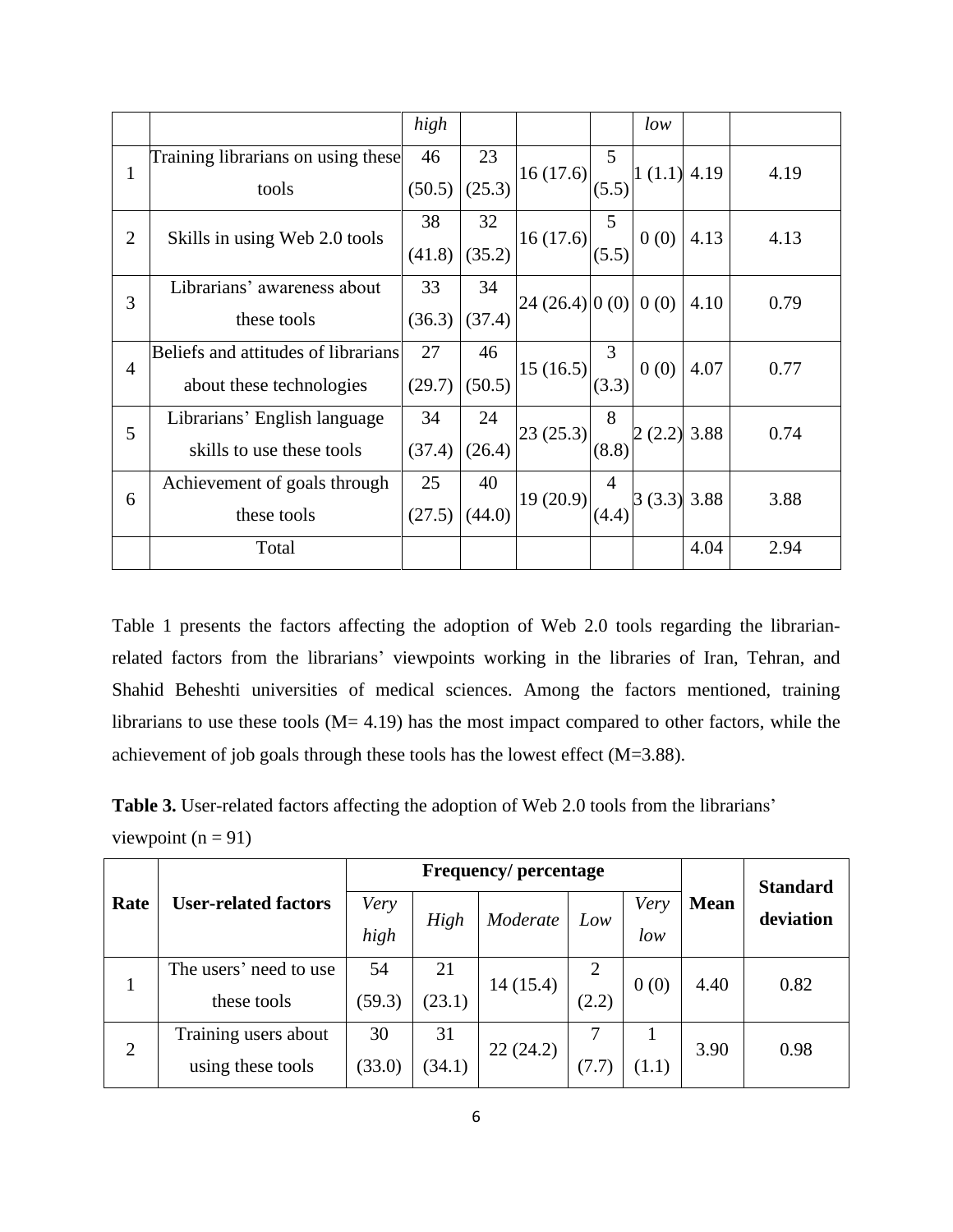| 3              | Beliefs and attitudes<br>of users towards these<br>technologies | 29<br>(31.9) | 27<br>(29.7) | 31(34.1) | $\overline{4}$<br>(4.4) | 0(0)  | 4.10 | 0.91 |
|----------------|-----------------------------------------------------------------|--------------|--------------|----------|-------------------------|-------|------|------|
| $\overline{4}$ | Participation of users                                          | 26           | 35           | 22(24.2) |                         |       | 3.86 | 0.96 |
|                | in using these tools                                            | (28.6)       | (38.5)       |          | (7.7)                   | (1.1) |      |      |
|                | Familiarity of users                                            |              |              |          |                         |       |      |      |
| 5              | with the capabilities                                           | 22           | 35           | 25(27.5) | 9                       | 0(0)  | 3.77 | 0.93 |
|                | and applications of                                             | (24.2)       | (38.5)       |          | (9.9)                   |       |      |      |
|                | these tools                                                     |              |              |          |                         |       |      |      |
|                | Total                                                           |              |              |          |                         |       | 3.96 | 0.67 |

Table 2 shows the factors affecting the adoption of Web 2.0 technology tools regarding the user's factors from librarians' viewpoint in the libraries of Iran, Tehran, and Shahid Beheshti universities of medical sciences. The results of the comparison of frequency and mean of the above factors indicate that among the factors mentioned in the librarian's view, the need of users to use these tools has the most impact on other factors with an average of 4.40. The familiarity factor of users with the capabilities and applications of Web 2.0 technologies has the least impact on the adoption of Web 2.0 tools in library services (with an average of 3.77) compared to other factors from the librarians' viewpoints.

**Table 4.** Tool technological-related factors affecting the adoption of Web 2.0 tools from the librarians' viewpoints  $(n = 91)$ 

| Rate | Tools/technological-  |        | <b>Frequency/percentage</b> |          | <b>Standard</b> |       |             |           |
|------|-----------------------|--------|-----------------------------|----------|-----------------|-------|-------------|-----------|
|      | related factors       | Very   | High                        | Moderate | Low             | Very  | <b>Mean</b> | deviation |
|      |                       | high   |                             |          |                 | low   |             |           |
|      | Internet speed and    | 70     | 11                          |          |                 |       | 4.62        | 0.81      |
|      | bandwidth             | (76.9) | (12.1)                      | 7(7.7)   | (2.2)           | (1.1) |             |           |
| 2    | Filtering some social | 66     | 19                          | 3(3.3)   | 2               |       | 4.62        | 0.75      |
|      | networking sites such | (72.5) | (20.9)                      |          | (2.2)           | (1.1) |             |           |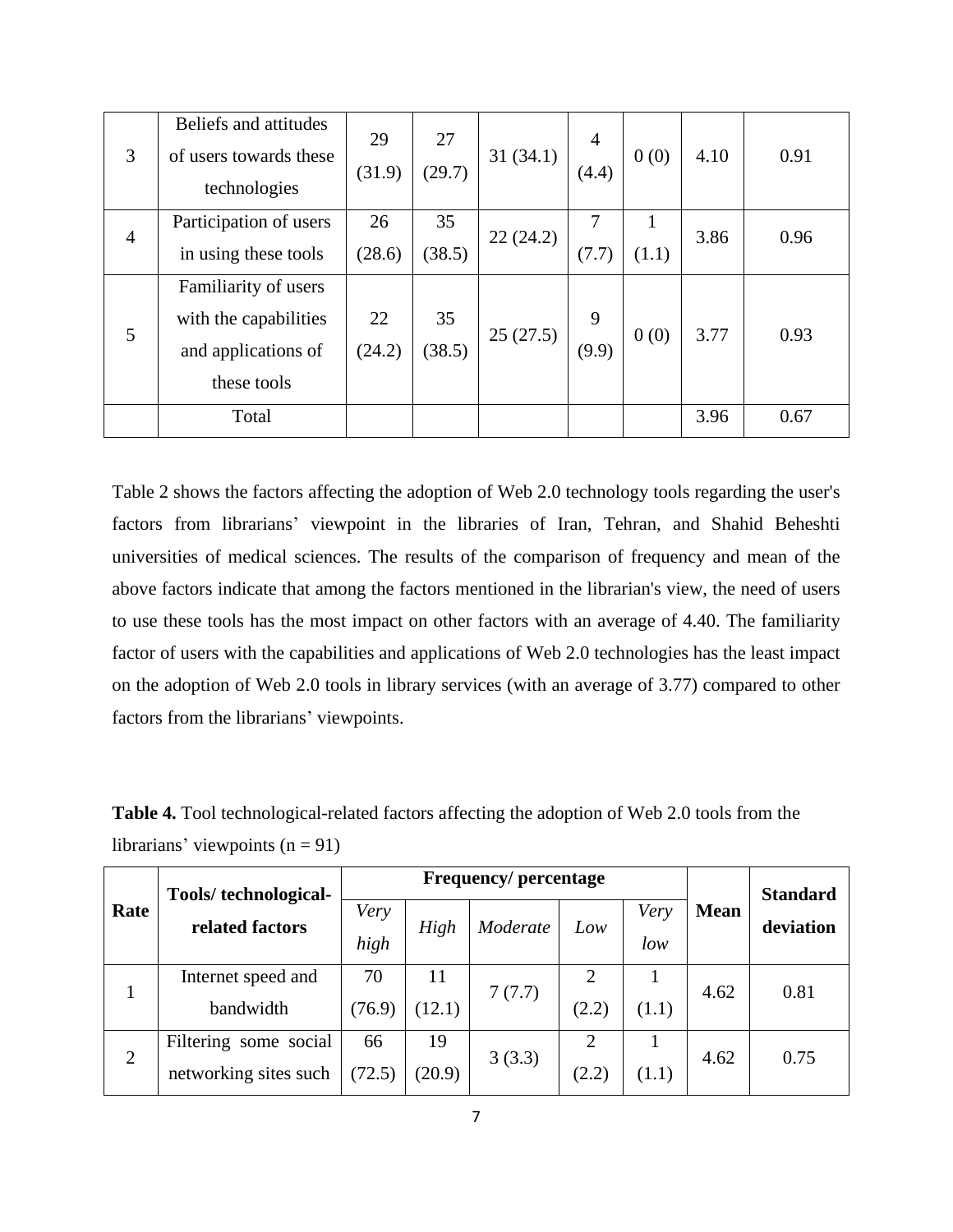|   | as Facebook and     |        |        |          |        |        |      |      |
|---|---------------------|--------|--------|----------|--------|--------|------|------|
|   | Twitter             |        |        |          |        |        |      |      |
|   | Number of computers |        |        |          |        |        |      |      |
| 3 | or other            | 18     | 29     |          | 10     | 10     | 3.38 | 1.23 |
|   | communicational     | (19.8) | (31.9) | 24(26.4) | (11.0) | (11.0) |      |      |
|   | tools               |        |        |          |        |        |      |      |
|   | Total               |        |        |          |        |        | 4.62 | 0.60 |

Table 3 represents the factors affecting the adoption of Web 2.0 tools regarding the tools/ technological-related factors from librarians' viewpoints in the libraries of Iran, Tehran, and Shahid Beheshti universities of medical sciences. Among the factors mentioned, Internet speed, Internet bandwidth and the filtering of some social networking sites such as Facebook and Twitter have the highest impact on the adoption of Web 2.0 tools (M=4.26). On the other hand, the number of computers or other communication tools (M= 3.38) has the least average and therefore, the lowest impact among the tools/ technological-related factors affecting the adoption of Web 2.0 tools from the librarians' viewpoints.

**Table 5.** Organization-related factors affecting the adoption of Web 2.0 tools from librarians' viewpoints  $(n = 91)$ 

|                | Organization-       |              |         | <b>Frequency/Percentage</b> |                |              |             | <b>Standard</b> |
|----------------|---------------------|--------------|---------|-----------------------------|----------------|--------------|-------------|-----------------|
| Rate           | related factors     | Very<br>high | High    | Moderate                    | Low            | Very<br>low  | <b>Mean</b> | deviation       |
| $\mathbf{1}$   | Support from        | 54           | 19      | 12                          | 6              | 0(0)         | 4.33        | 0.61            |
|                | managers            | (59.34)      | (20.87) | (13.18)                     | (6.59)         |              |             |                 |
|                | Developing clear    |              |         |                             |                |              |             |                 |
| $\overline{2}$ | policies for using  | 44           | 26      | 15                          | $\overline{2}$ | 3            | 4.15        |                 |
|                | these tools in      | (48.35)      | (28.57) | (16.48)                     | (2.19)         | (3.29)       |             |                 |
|                | libraries           |              |         |                             |                |              |             |                 |
| 3              | Cost of adopting    | 37           | 34      | 13                          | $\overline{4}$ | $\mathbf{1}$ | 14.04       | 0.57            |
|                | these tools for the | (40.65)      | (37.36) | (14.28)                     | (4.39)         | (1.09)       |             |                 |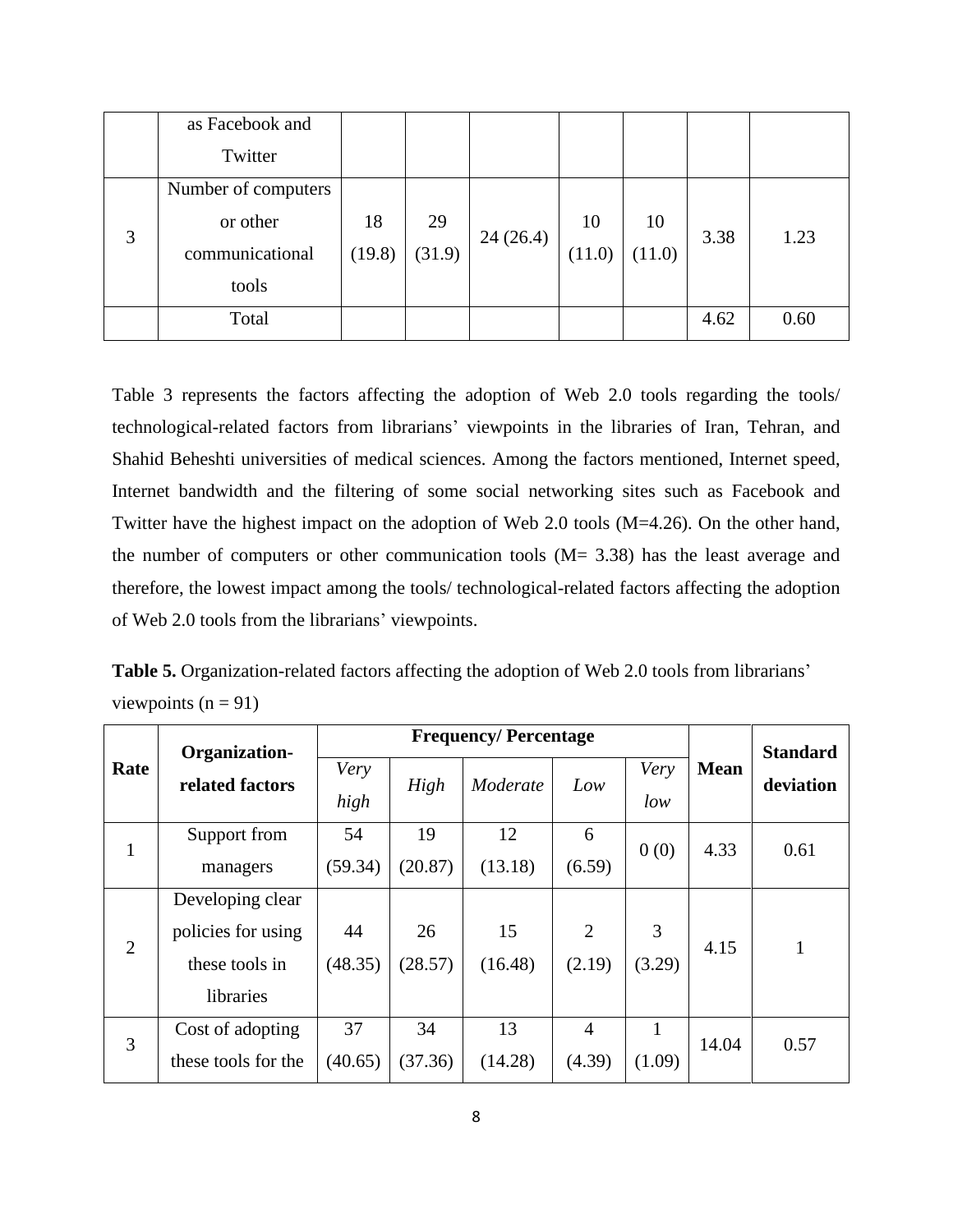|                | library                                                                                |               |               |               |                          |                          |      |      |
|----------------|----------------------------------------------------------------------------------------|---------------|---------------|---------------|--------------------------|--------------------------|------|------|
| $\overline{4}$ | Attitudes of<br>library managers<br>and university<br>officials towards<br>these tools | 26<br>(28.57) | 41<br>(45.05) | 17<br>(18.68) | $\overline{4}$<br>(4.39) | $\mathbf{1}$<br>(1.09)   | 3.97 | 0.75 |
| 5              | Appropriate link<br>of using these<br>tools to the<br>organization needs               | 24<br>(26.37) | 42<br>(46.15) | 22<br>(24.17) | $\overline{2}$<br>(2.19) | 0(0)                     | 3.96 | 0.76 |
| 6              | Managers' risk-<br>taking for<br>adopting new<br>technologies                          | 25<br>(27.47) | 39<br>(42.85) | 14<br>(15.38) | $\overline{7}$<br>(7.69) | 3<br>(3.29)              | 3.87 | 1.03 |
| $\overline{7}$ | Copyright issues-<br>in Web 2.0<br>environment                                         | 13<br>(14.28) | 21<br>(23.07) | 38<br>(41.75) | 14<br>(15.38)            | $\overline{4}$<br>(4.39) | 3.25 | 1.02 |
|                | Total                                                                                  |               |               |               |                          |                          | 4.12 | 1.04 |

Table 4 indicates the factors influencing the adoption of Web 2.0 tools regarding the organization-related factors from librarians' viewpoint in the libraries of Iran, Tehran, and Shahid Beheshti universities of medical sciences. The results show that among the factors mentioned, support from library and university managers in adopting these tools in the library (M= 4.33) has the highest impact. However, the managers' risk-taking about using new technologies (M=3.87) has the least average and accordingly the lowest impact among the organization-related factors mentioned in the adoption of Web 2.0 tools from the librarians' viewpoints.

# **Discussion and conclusion**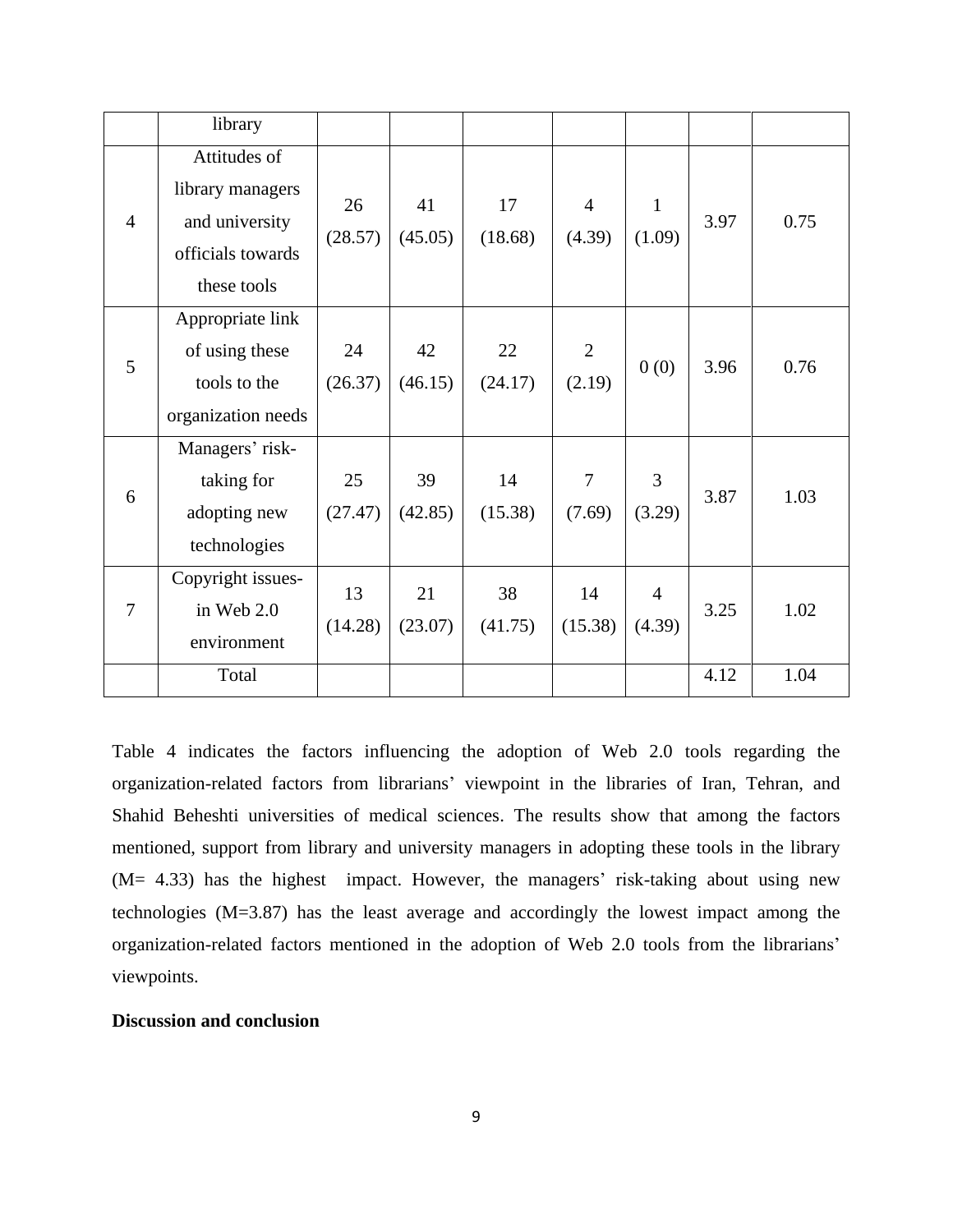The present study showed that the adoption of web 2.0 tools in libraries are affected by various factors such as librarian-related, user-related, tools/technological-related and organization-related factors. The findings indicated that training both librarians and users can help appropriately adopt and use these tools in libraries. Web 2.0 applications enable users to satisfy their educational and research needs through interaction with librarians MuneJa and Abungu emphasized the empowerment of librarians to get familiar with the application of new technologies to enhance customer services. They concluded that the use of modern technology tools by librarians in information centers has led to new developments in the field of information dissemination (Muneja, Abungu, & Makori, (2012). The results of Tella and Soluoku's research also showed that increasing the skills of library users in using Web 2.0 tools in order to meet their information needs has a significant impact on information dissemination and retrieval, and therefore it helps information services to be effectively provided through the collaboration of users and librarians (Tella, & Soluoku, 2016).

Based on the results, tools/ technological related factors, especially those related to access to the Web 2.0 tools, are among the factors influencing the adoption and implementation of new technologies in libraries. In this regard, the speed of the Internet and filtering some social networking sites (e.g. Facebook and Twitter), commonly with an average of 4.62, have the greatest impact on the lack of using these tools in Iranian medical university libraries. In Mathew's study, among the influential factors in the adoption of Web 2.0 tools in libraries and information centers, the Internet speed was considered as the main inhibitor factor (Mathews, 2007). Baro and Asaba concluded that the constant internet access is necessary to access and adopt web 2.0 tools to in libraries (Baro, Edewor, & Sunday, 2014). Ramana proposed that using Web 2.0 tools in library services can be helpful in assisting information seekers to access their information and introduced the lack of filtering and bandwidth as a requisite for using these technologies in libraries (Ramana, 2009).

According to the results of this study, the organization-related factors including the support from library managers and developing clear policies are of great importance in adopting web 2.0 tools in libraries. Abarghoian and Hashemian also asserted that the proper planning, adequate support from managers and creating the proper mechanism for using these tools are the most important factors in adopting Web 2.0 tools in libraries (Abarghoian et al, 2017).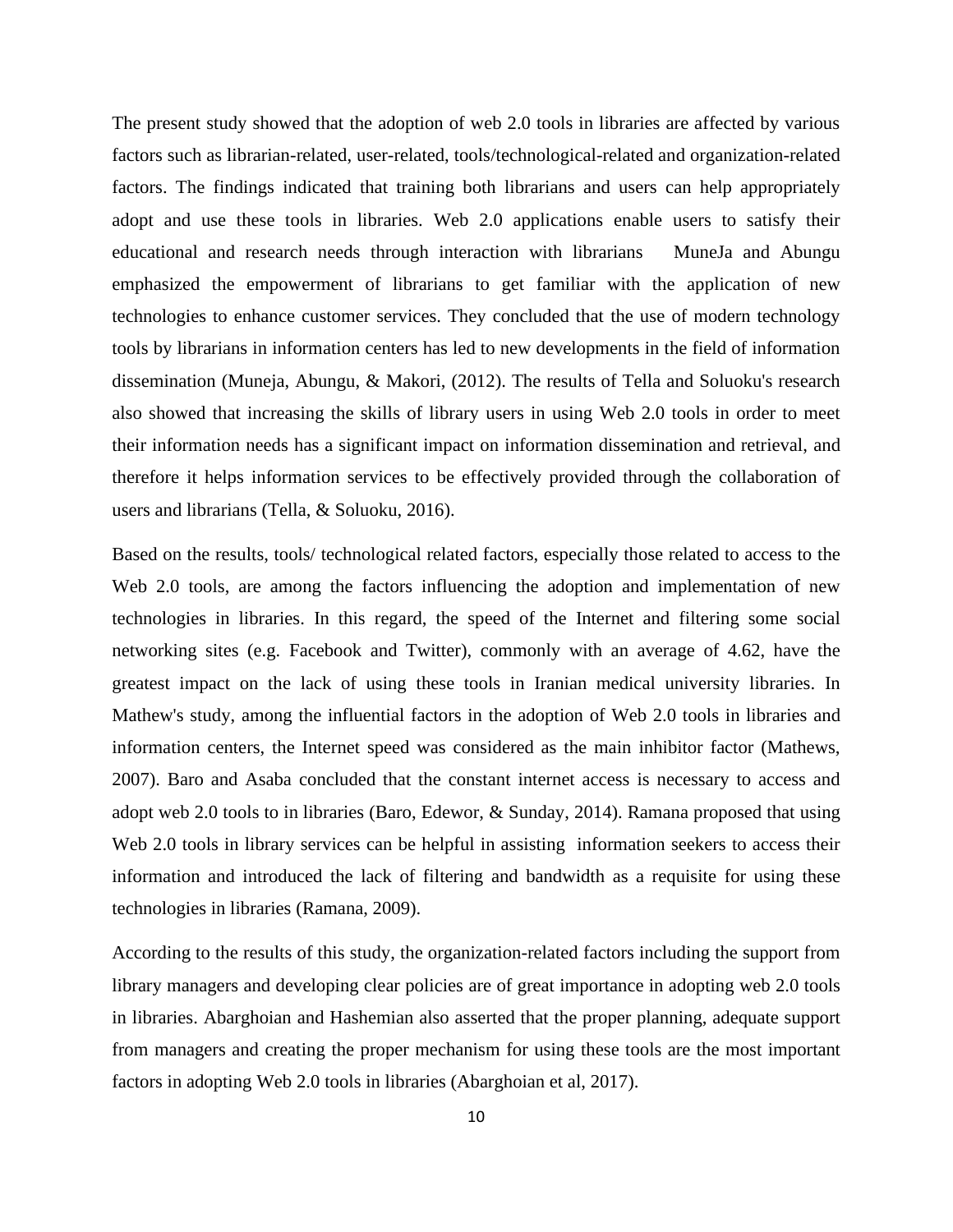Therefore this study suggest that Iranian medical university libraries need to remove the obstacles and problems associated to adopting the Web 2.0 tools in by library services. It is also necessary for libraries to provide classes for students and librarians to become familiar with web 2.0 tools and their application in library services. Finally, it is worth noting that further research need to be conducted on assessing the quality of services provided through Web 2.0 tools in academic libraries and also how to enhance the skills related to using these tools in libraries. In addition, using the plans, ideas, and experiences of top university libraries around the world can be helpful for Iranian medical university libraries to appropriately adopt and use web 2.0 tools in library services. Thus, university librarians and policy makers can use the results of this study to develop and revise their programs in order to carry out reforms in their strategic plans.

#### **Acknowledgments**

The present paper is the result of the dissertation for the Master's Degree of Medical Library and Information Science in 2017, supported by the Iranian University of Medical Sciences with code iums/shmis-1395/9311529001.

## **References**

- Abarghoian, M., Hashemian, M., Hodhodinejad, N., Fotouhi, Z., & Norouzi, A. (2017). Challenges of Applying Web2 in Libraries of Isfahan University of Medical Sciences, Iran. *Health Information Management, 14*(2), 65-70. Retrieved from <http://him.mui.ac.ir/index.php/him/article/view/2991>
- Abdekhoda, H., & Mohammadi, L. (2011). Evaluation of medical librarians knowledge about new web technologies and their application in library services. *Health Information Management*,  $3(8)$ ,  $354-362$ . [In Persian]. Available from: <http://him.mui.ac.ir/index.php/him/article/view/293>
- Ahn, M. J., & Berardino, M. (2016). The adoption of Web 2.0 by the state government: The role of political environment and governors. In *Mobile Computing and Wireless Networks: Concepts, Methodologies, Tools, and Applications* (pp. 1219-1237). IGI Global.
- Al-Kharousi, R., Jabur, N. H., Bouazza, A., & Al-Harrasi, N. (2016). Factors affecting the implementation of Web 2.0 applications in Omani academic libraries. *Electronic Library*, *34*(2), 332-351.